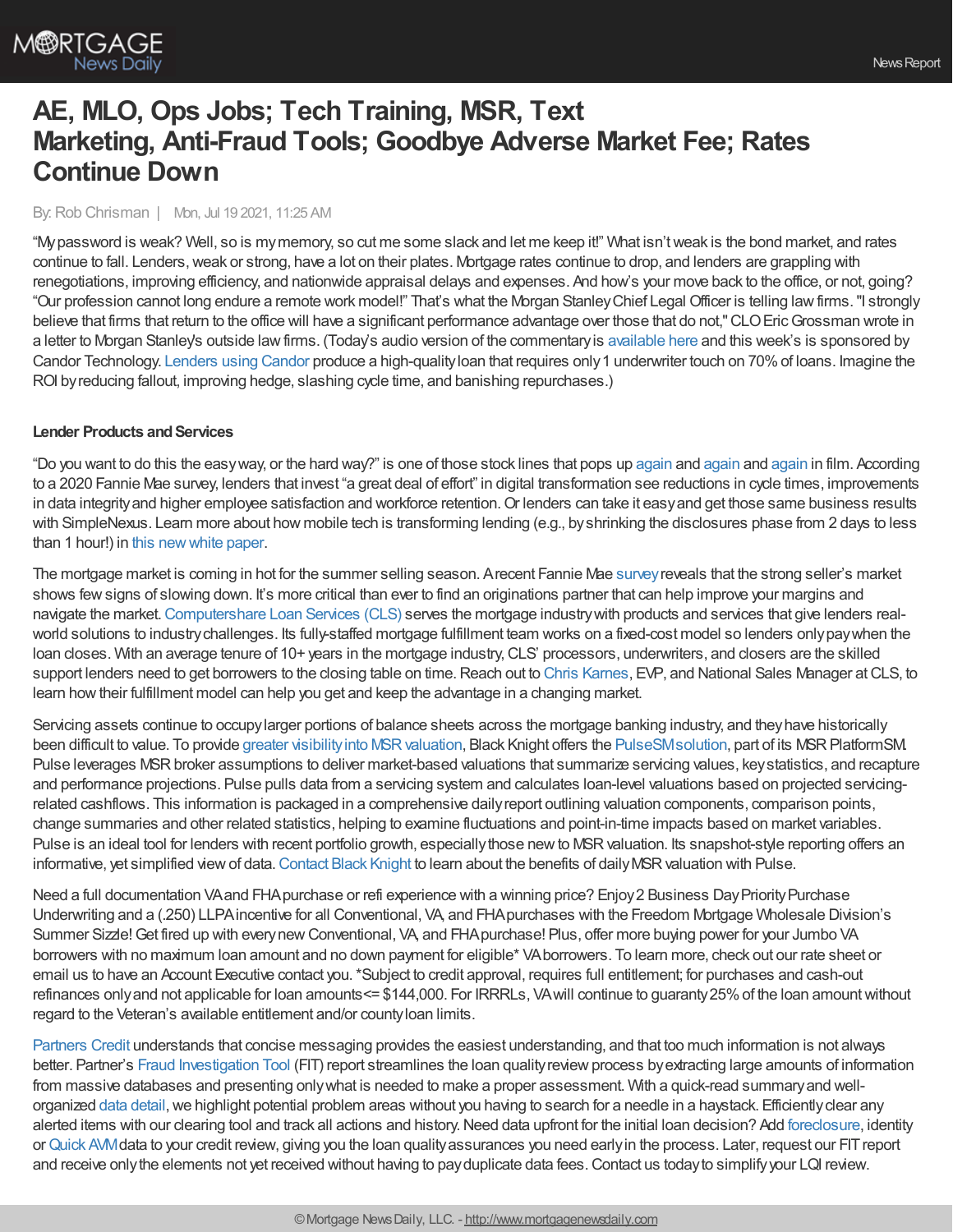# **Company Sponsored Training**

TCS has been hosting "TCS Forums," a series of webinars with eminent industry leaders to understand their perspectives on the trends and outlook in the BFSI space. The upcoming one-hour webinar on Wednesday, July 21 (10:00 AMEST), is on "Mortgages 2021 & Beyond: [Newtechnologies](https://event.on24.com/wcc/r/3263574/2C0D035717A843564F684EFE09070FC8?partnerref=external) and growth models." The eventwill bring together thought leaders from the industryand academia to discuss the anticipated shifts in the mortgage industry, what will be the cornerstone of growth and innovative business models for driving business momentum. Speakers: Benjamin Bumpus (SVP, Mortgage Operations, PNC), Dominic Cugini (SVP, Sr Director Service Digitization, Key Bank), Edward Golding (Executive Director, MT Golub Center for Finance and Policy & Senior Lecturer, MT Sloan), Erica Holmes (EVP, Head of Fulfillment Operations, Truist) and Jim Carney (VP, Credit Policy and Quality Control, National MI), along with TCS senior leaders.

On this dayin 1922, JohnnyWeissmuller became the first to break the 1-minute barrier for the 100m freestyle. Advancements in training and gear have helped swimmers get even faster over the last 100 years. For lenders looking to swim circles around their competitors, investing in the right tech can make all the difference. Sales Boomerang and Capacityeliminate non-revenue generating tasks so loan officers can focus on creating an elevated borrower experience and driving revenue. Join Katherine Campbell from Assurance Financial, Alex Kutsishin from Sales Boomerang and David Karandish from Capacity on July 21 at 1 pm ET to learn how investing in the right tech delivers rapid ROI. [Register](https://us06web.zoom.us/webinar/register/1616246485473/WN_yQNOJppQSZOKrUzocCylTg) for the webinar today.

# **FHFA and Refis**

The removal of the .5 hit on conventional conforming refis above \$125k is a reminder how much the secondarymarkets influence the primarymarkets, i.e., the rates offered to borrowers.Recall that the fee, designed to offset the expected increased credit risk facing the GSEs,was first announced in August 2020, though implementation did not happen until December 2020. There could be a slight boost to some lender's profitabilityin August due to loans locked prior to today's announcement include the fee), but are not closed/delivered to the GSEs until August 1 or later, and the Agencies won't require the fee. Some lenders will keep the upfront fee while others correct the locked price.

Acting Director Sandra Thompson's decision to eliminate the Adverse Market Refinance Fee was met with applause from around the industry. Many argued that with less than 2 percent of GSE loans in forbearance, and continued home price appreciation resulting in significant borrower equity, there was no need for the fee. Yes, the FHFA issued a Press [Release](https://www.fhfa.gov/Media/PublicAffairs/Pages/FHFA-Eliminates-Adverse-Market-Refinance-Fee.aspx) on July 16th, announcing the elimination of the Fee.Originallydesigned to cover losses projected as a result of the COVID-19 pandemic, FHFAstated "The success of FHFAand the Enterprises' COVID-19 policies reduced the impact of the pandemic and were effective enough to warrant an earlyconclusion of the Adverse Market Refinance Fee."

Freddie Macwill no longer assess the 50 basis points, market condition credit fee in price for certain cash-out and "no cash-out"refinance mortgages, effective for settlements on and after August 1, 2021. Exhibit 19, Credit Fees in Price, and the applicable sections of the Single-Family Seller/Servicer Guide will be updated with a future Selling Bulletin. The Exhibit 19 Fee Calculator will be updated prior to August 1 to reflect this fee elimination.

Fannie Mae issued Lender Letter [LL-2021-13](https://singlefamily.fanniemae.com/news-events/lender-letter-ll-2021-13-elimination-adverse-market-refinance-fee?utm_campaign=ppe-sf-ssn2021&utm_source=sfmc&utm_medium=email&utm_content=edu-eml-noa-eml07162021%20SSN-o-n&utm_term=b2b) announcing the elimination of the adverse market refinance fee that applies to most refinances. Loan-level price adjustment (LLPA) will no longer be assessed for whole loans purchased on or after Aug. 1, 2021, and for loans delivered into MBS pools with issue dates on or after Aug. 1, 2021. Follow the link to review the LLPA Matrix.

Large lenders and investors quickly reacted. For example...

On July 16th PennyMac posted it is removing the Adverse Market Refinance Fee for any new Bulk and Best Effort commitments effective immediately. The Best-Efforts Rate Sheet has been updated accordingly.

Flagstar Bank [announced](https://www.flagstar.com/content/dam/tpo/sellers-guide/announcements/21093.pdf) that starting with new locks as today the Agency Adverse Market Refi Fee LLPA will no longer apply.

loanDepot Wholesale removed the Adverse Market Refinance Fee on all loans locked July 16th and will be updated in the mello® Broker Portal as soon as possible. Pricing has been updated reflecting the fee removal and is available in the mello Broker Portal. Loans in docs out status or later are not eligible for reprice. Eligible locked loans in a prior to docs out status will be updated in the mello®Broker Portal as soon as possible.

Mortgage Solutions Financial issued [Announcement](https://na01.safelinks.protection.outlook.com/?url=https%253A%252F%252Fr20.rs6.net%252Ftn.jsp%253Ff%253D0010f80wW65B_j6FJu-iOmbkl1vBueYfwxrLViIP7rFhRvMJx9a6lOdRo67dA1YiQORQUS70ezMNSeeXFnpXrXUvmEkprk4rX1oXF1WgoyYJ5JGg1TKsNgExJ7u93HQvY6H_YL1jQxghpJteAJ-7hGOFaYuEjz-G6Hu2-ZG_EZ8ppY9b9ZKc219bVtrQ_XOLrxGJmtcBLeHQhpCL_IfaoclhFC9dXwDYihkUt6B2MfZy94%253D%2526c%253D6wYrHX4UPq3tCBvuW0L7CJ1S-Rb3I1ALvmNO1S0QJ66l5Z_Mx7oOCA%253D%253D%2526ch%253D_xtNY7-vS5Sw8b7fPJo4lOT3L2Y-tLZfBqmcvQ4riWvEF7f_dGkVSQ%253D%253D&data=04%257C01%257C%257Cf7d7966026074809955f08d9487f311f%257C84df9e7fe9f640afb435aaaaaaaaaaaa%257C1%257C0%257C637620533412136866%257CUnknown%257CTWFpbGZsb3d8eyJWIjoiMC4wLjAwMDAiLCJQIjoiV2luMzIiLCJBTiI6Ik1haWwiLCJXVCI6Mn0%253D%257C1000&sdata=Pl0Hmd4DyWwhDdj%252F07wpdIos8u7HrnwDZYUkorlvaF0%253D&reserved=0) 13-21C in regards to the Adverse Market Refinance Fee.

MWF removed the adverse market fee for refinances. Loans previously locked with this adjustment will be revised to remove the LLPA. The pricing engine will be updated to reflect this change.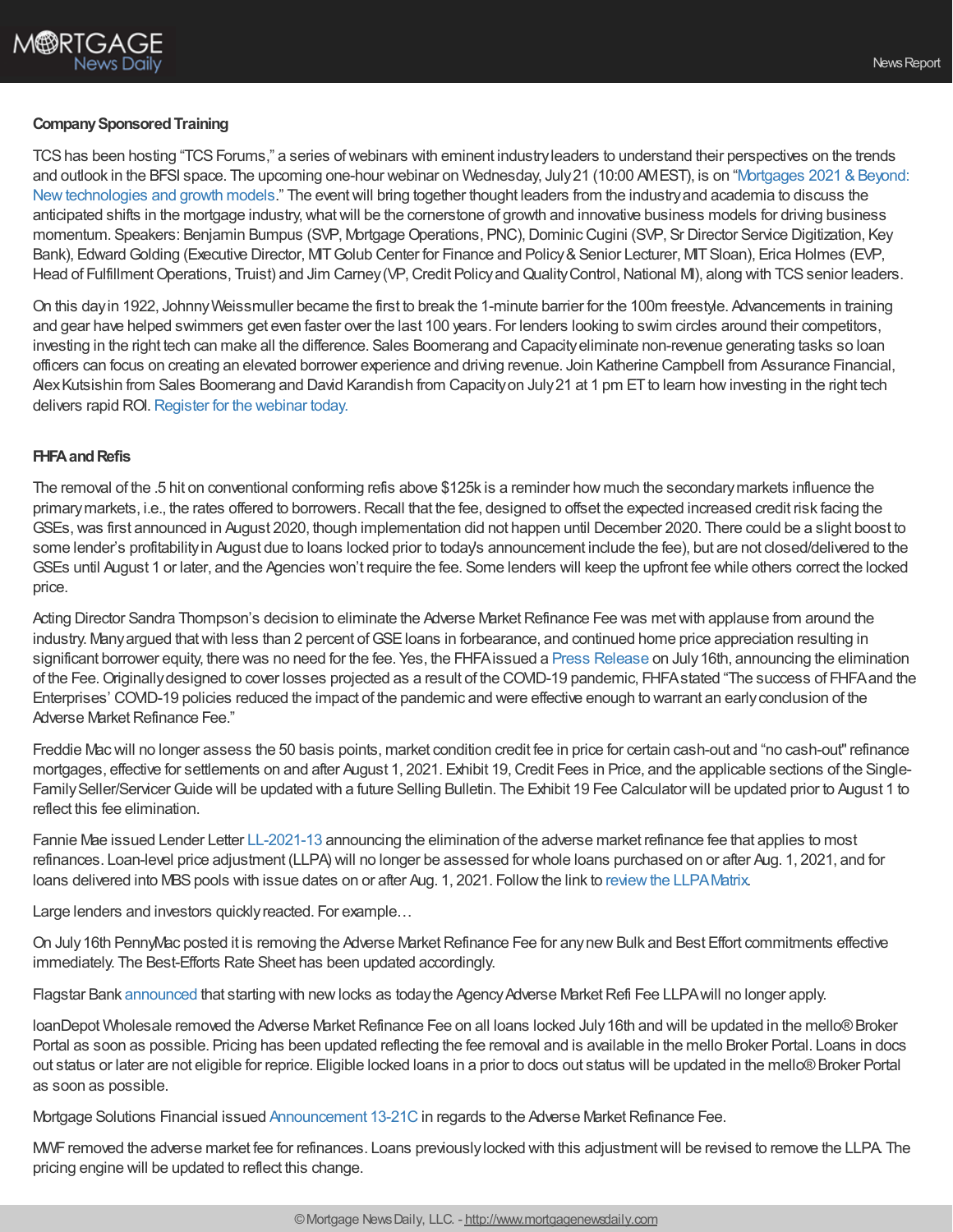# M®RTGAGE News Daily

# PCF Wholesale has removed the FHFA Refi Adjustment for all new lock requests.

First State Mortgage told brokers that the Adverse Market Fee of 50 bps will no longer be [applied](https://fsmloans.biz/Seller%20Guide/Announcements/2021/MCPA--21-022.pdf) to refinance loans with amounts over \$125,000.

### **Capital Markets**

Lastweek closed with a Retail Sales report that beat expectations, rising 0.6 percent in June. While data continues to reflect a strong rebound, investors **wonder if thiswill bringus closer totaperingfromthe Fed**. Fed Chair Powell expressed concern in front ofCongress last week with the pace of the 'transitory' inflation, a more pessimistic outlook than his prior comments.

Last week we learned that June's consumer inflation data was much hotter than expected, increasing over 5 percent over the previous year. (The last time year-over-year inflation was this high was in Februaryof 1991 when the countrywas nearing the end of a recession and the Fed Funds rate was 6.25 percent.) June's headline inflation was **drivenbysignificant price gains ina few categories due tothe reopeningof the economy**; think airfares and hotels prices, as well as a massive gain in used car prices which has resulted in some car models being more expensive used rather vs. new. And don't forget food and restaurant meal costs.

This week's economic calendar is slow, as usual mid-month. Fedspeak will go quiet ahead of next week's July 27/28 FOMC meeting. Today contains just one economic release, the NAHB Housing Market Index for July due out later this morning. The NY Fed Desk will **purchase an average of \$5 billion of MBS per day** during the week. We begin National Daquiri Day with Agency MBS prices better by.250 and the 10-year yielding 1.23 after closing lastweek at 1.30 percent (and versus the end of March's 1.77) on lots of demand for U.S. securities, COVID variants, and world economies not bouncing back as expected.

### **Employment and Transitions**

"Opportunity is knocking at TVC Funding! We have billions to lend. Partner with us to provide [DSCR](https://www.tvcfunding.com/programs/dscr) (for both short-term and long-term rentals), Fix & Flip, Ground Up [Construction](https://www.tvcfunding.com/programs/ground-up-construction), and [Bridge](https://www.tvcfunding.com/programs/bridge-loans) loans to your borrowers nationwide. Our products are designed using common sense underwriting approaches, making them perfect as a white-label solution for brokers & correspondents. They are competitively priced as well. TVC is consistently innovating with new technology and honing our processes to ensure quick, easy, and consistent approvals making it smoother than ever to close deals. Our partners have come to trust us because we deliver on what we promise: we never stopped lending during the pandemic. Our private funding allows us to make the best decisions on behalf of our borrowers and our partners. Start partnering with TVC Funding today! TVC is also hiring: We're adding experienced BDMs, Loan Officers, Underwriters, Analysts and more. Email Doug Perrytodayfor full-time and partnership opportunities!"

["FirstContinental](https://www.firstcontinentalmtg.com/) Mortgage (FCM), an innovative, independent mortgage lender, is seeking a highlyqualified Producing Branch Manager in Houston, Texas, to oversee production for one of the largest privatelyheld home builders in the country. For over 29 years, FCMand our affiliate companies, have helped families realize the American dream of owning a home! We specialize in partnering with builders as well as retail production. The Producing Branch Manager will direct dayto dayoperations,work closelywith senior management to achieve companygoals and metrics, manage the LOproduction, and maintain a successful relationship with the builder partner. FCMfunded over \$1.8 billion in purchase loans last year through our exclusive home-builder relationships. Submit confidential resumes to us, or for a complete description please visit please visit [FCMCareers.](https://fcmchou.applicantpro.com/jobs/1885772.html)"

"MAI [Wholesale](https://www.maibroker.com/) is seeking additional Account Executives for its TPOchannel. If you are the right individual, MAIwill place its chips in your territory. In other words, we will come to you, you do not have to come to us. Great opportunity if your current company is being merged out of existence or you just feel like a number at a big boxlender. MAI traditionallyhas provided its broker base with time saving technology. In fact, manyothers' wholesale platforms are based off of MAI's leading developmentwork. Agenerous territory, combined with a staffwhich does not turn over, translates into volume for you. If interested, please contact Kevin Green, National Sales Manager, at 770-238-1565 Ext. 112. All inquiries held in strictness confidence. We look forward to speaking with you."

First Option Mortgage, a national residential mortgage lender, has added the mortgage team of Kingsley Kodan as SVP, Divisional Manager, and David Abrahamson, Division Operations Manager. With over 50 combined years of experience in the mortgage industry, both Kodan and Abrahamson are set to assist in the growth of the company. "FOMhas been making all the right moves to position itself to take advantage of the organic growth opportunities that are becoming available in the market," Kodan said. Abrahamson added, "Having the operational infrastructure is keywhen a companydecides to grow, and FOMhas that". "We are extremelyexcited to be able to have industry veterans join FOM" said Alvin Shah, Managing Partner. "It helps in so manyareas to be able to relyon their experience and have trust in their abilities." To find out about opportunities in your marketwith FOM, please visit[www.GoWithFom.com.](http://www.gowithfom.com/)